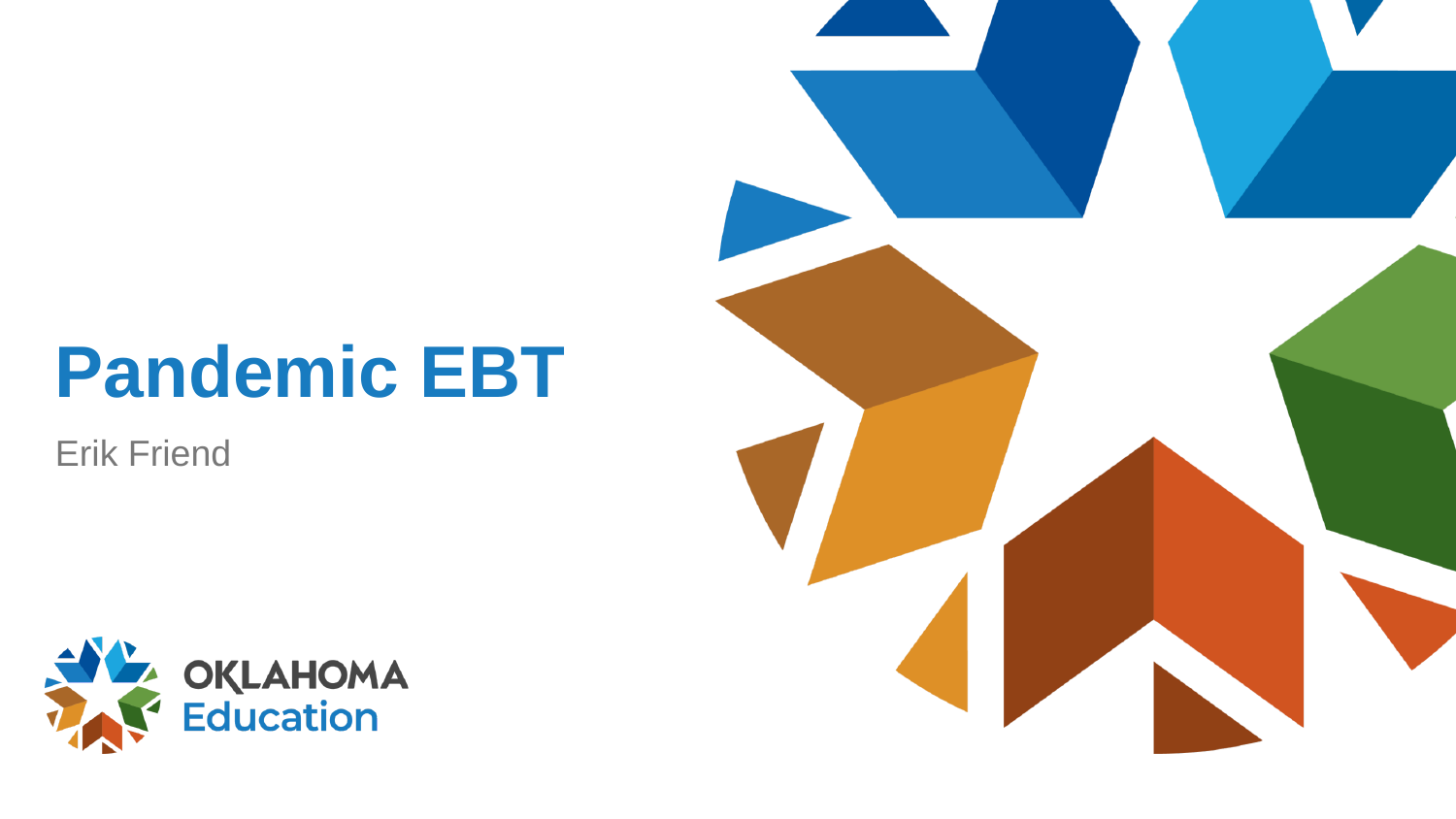#### **Introduction**

- **What is the purpose of the report**
- **How to get to the report**
- **What is in the report**
- **What is the logic behind the report**
- **How will OSDE administer the report**
- **Demo of the report**

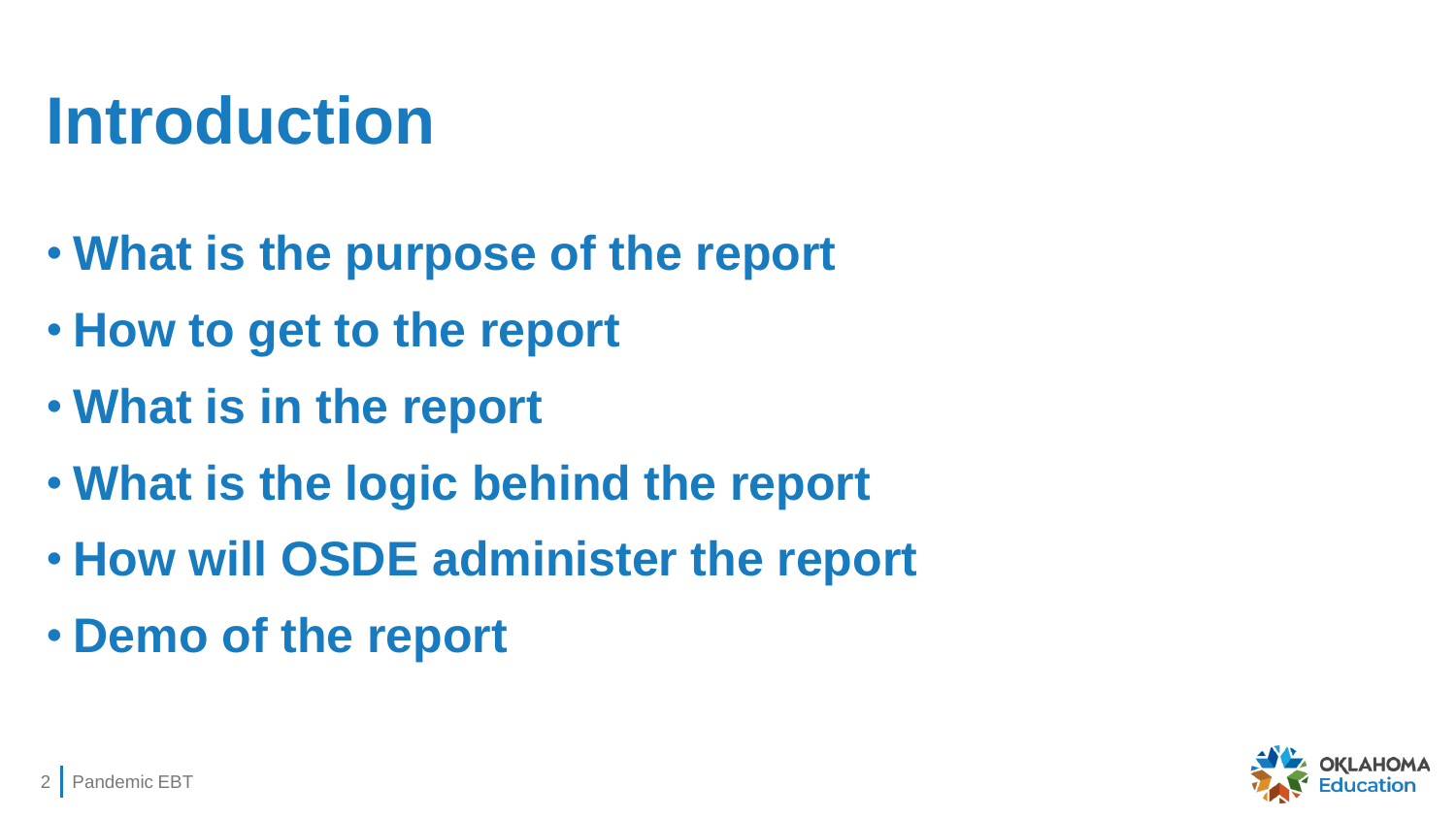## **What is the Purpose of the PEBT Report?**

- **Food and Nutrition Services (FNS)/ USDA program**
- **Provide financial support for students that have missed ON-SITE meals**
- **Benefit of \$6.82 per day/per student**

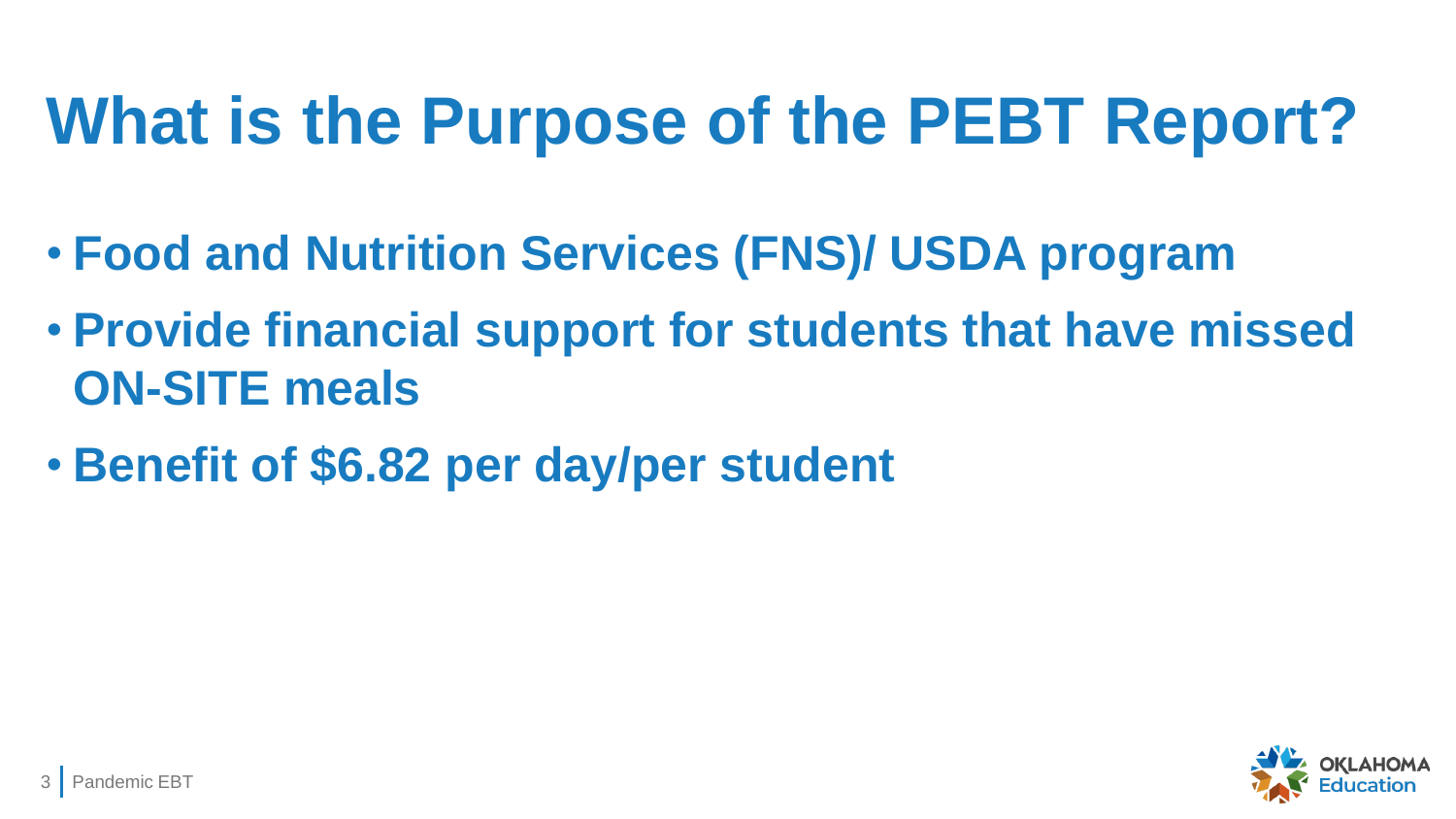# **How to get to the report?**

- **Login to SSO**
- **Find the Application**
- **Click "District User"**



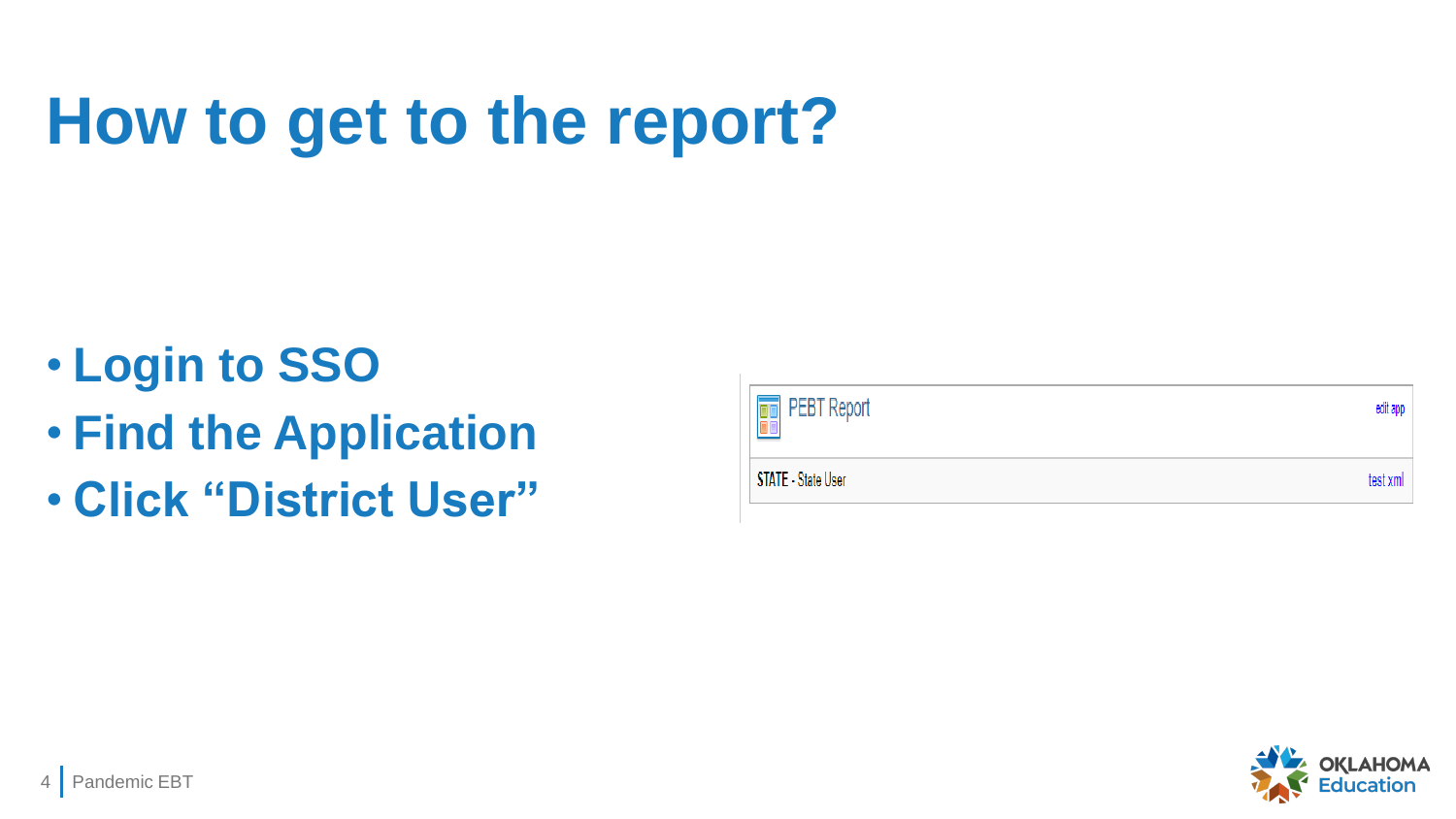# **What is in the report?**

- **STN**
- **Last Name**
- **First Name**
- **Basis of Admission**
- **Economic Disadvantage Status**
- **Grade Level**
- **Entry Date**

#### • **Exit Date**

- **Free Reduced Priced Lunch Status**
- **# of Days Virtual or Distance Learning**
- **Eligibility for PEBT Benefits Determination**
- **# of Days of Eligibility**

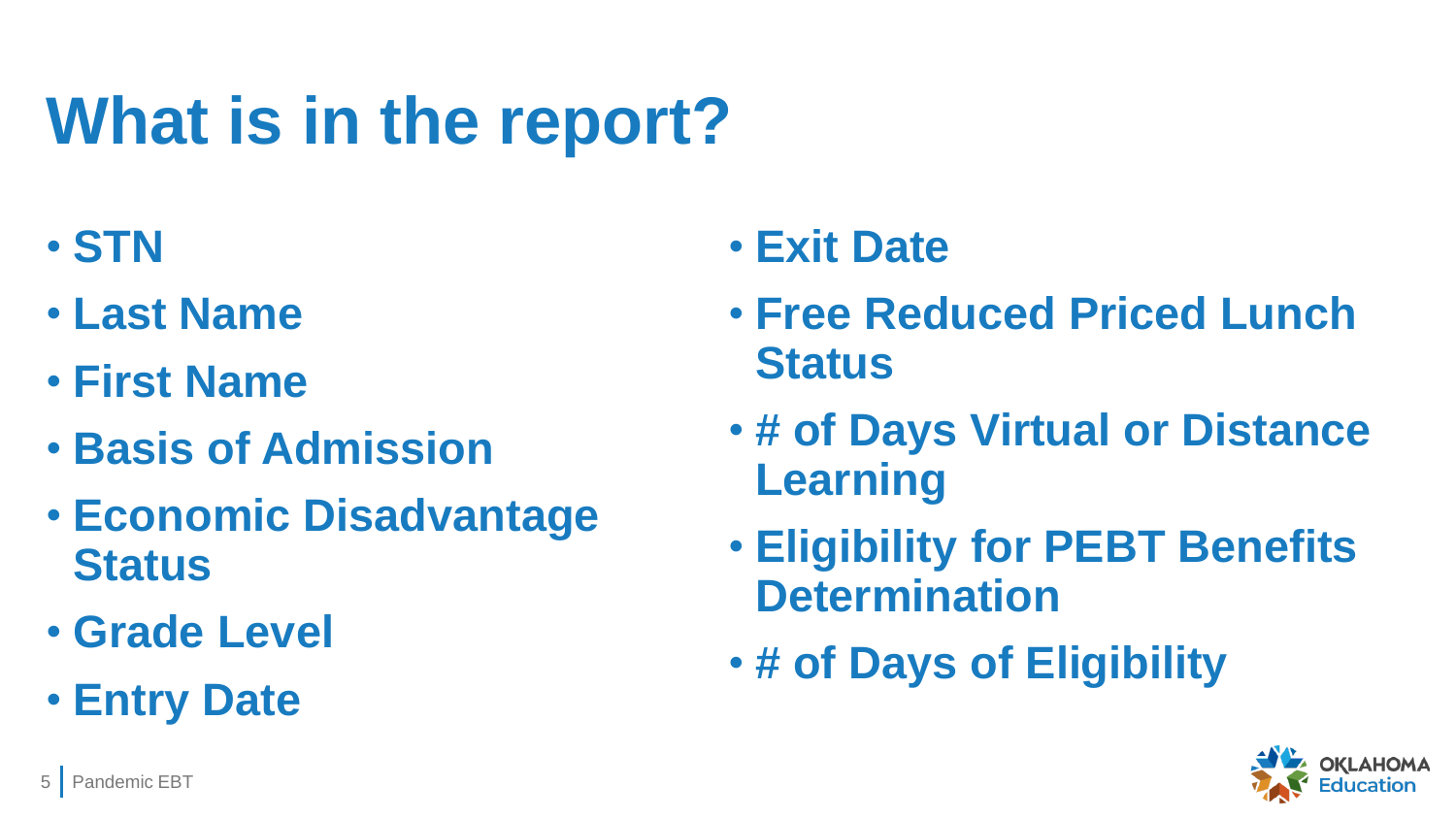## **What is the logic behind the report for LEAs?**

- **Eligibility for PEBT benefits is based on several factors.**
	- **Requirement #1**
		- **The LEA has at least 5 consecutive days of virtual/ distance/ or reduced in-person learning.**
			- **Using the data submitted through Student Information Systems, OSDE has been determined every LEA in the State met this requirement, prior to Oct 1.**
	- **Requirement #2**
		- **The LEA normally serve meals, outside of COVID-19 protocols.**
			- **The only LEA's that DO NOT meet this requirement are Statewide Virtual LEA's.**

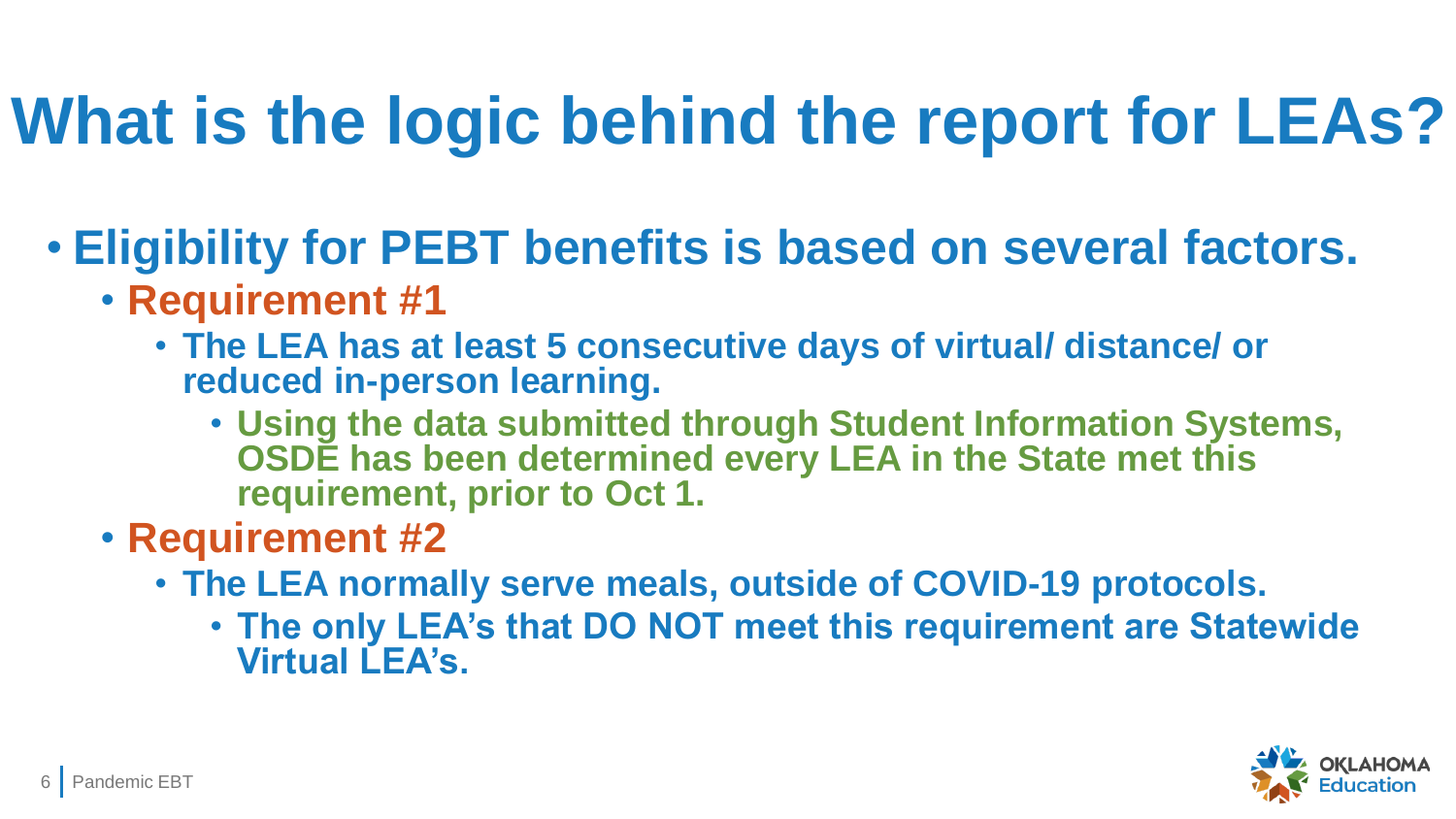### **What is the logic behind the report for Students?**

- **Requirement #1**
	- **Student must be identified within the Student Information System as qualifying for Free or Reduced Priced Lunch. Those status' are:**
		- **Free**
		- **Reduced**
		- **CommunityEligible**
		- **Provision2**
		- **Provision3**
- **If students do not have a current Free and reduced priced lunch application and would like to update their status', that can be done until June 30th.**

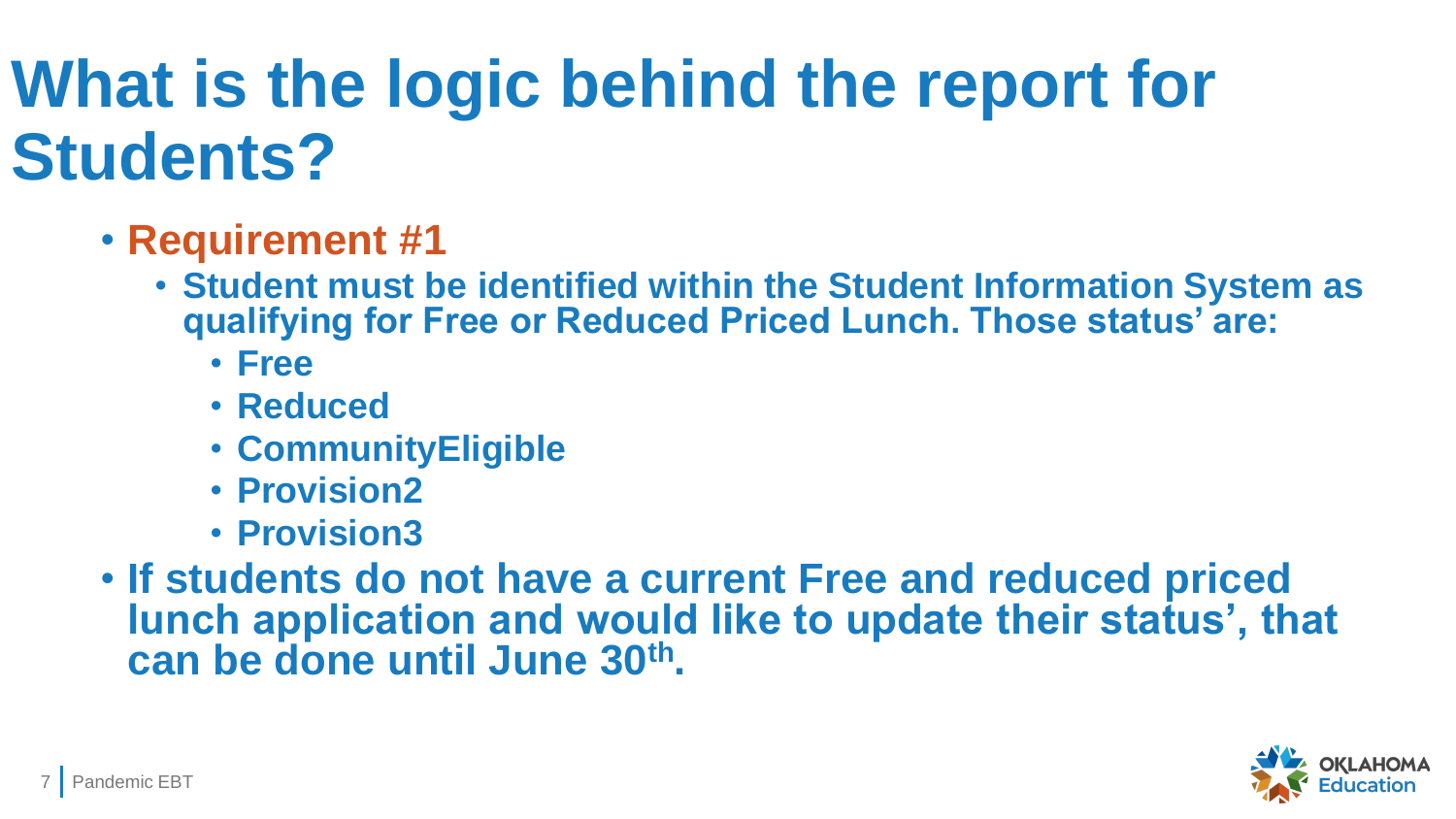#### **What is the logic behind the report for Students?**

- **Requirement #2**
- **There are 2 different sets of conditions that could determine if a student is eligible for 1 day of PEBT benefits.**
	- **Category 1: Case where student is enrolled with a RVON or RVOFF Basis of Admission**
	- **Category 2: Case where student is enrolled with any other Basis of Admission other than "RBDTD or RBD"**

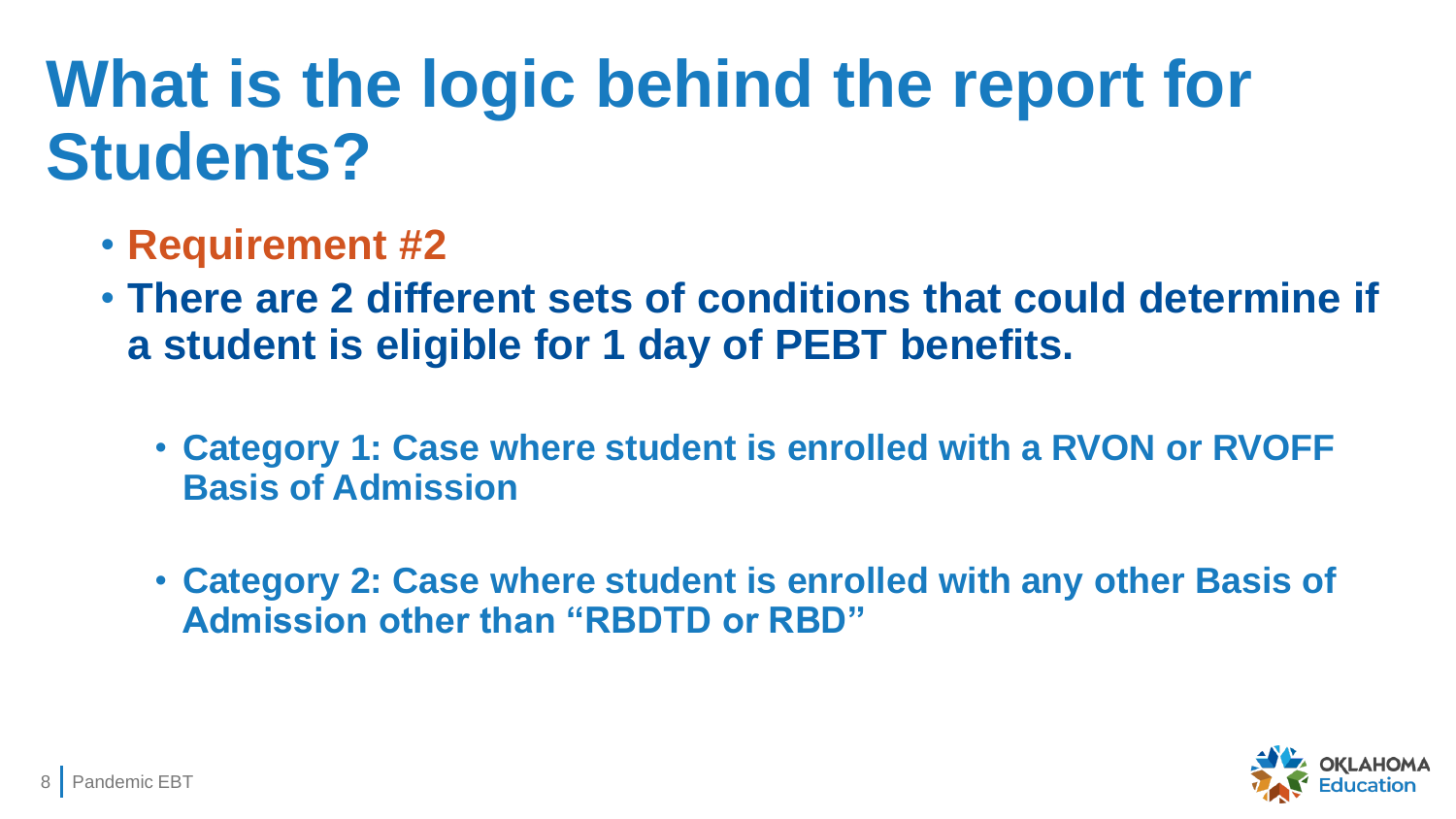## **What is the logic behind the report for Students? Category 1 – RVON or RVOFF**

- **In the case where a school calendar day is coded:**
	- **CalendarDateType\_Code = INST or MKUP or 0848 (Early Dismissal or Late Arrival)**
	- **AND**

• **Any AttendanceCode with an AbsenceValue of 0.0 or 0.5 the day will be counted towards PEBT eligibility**

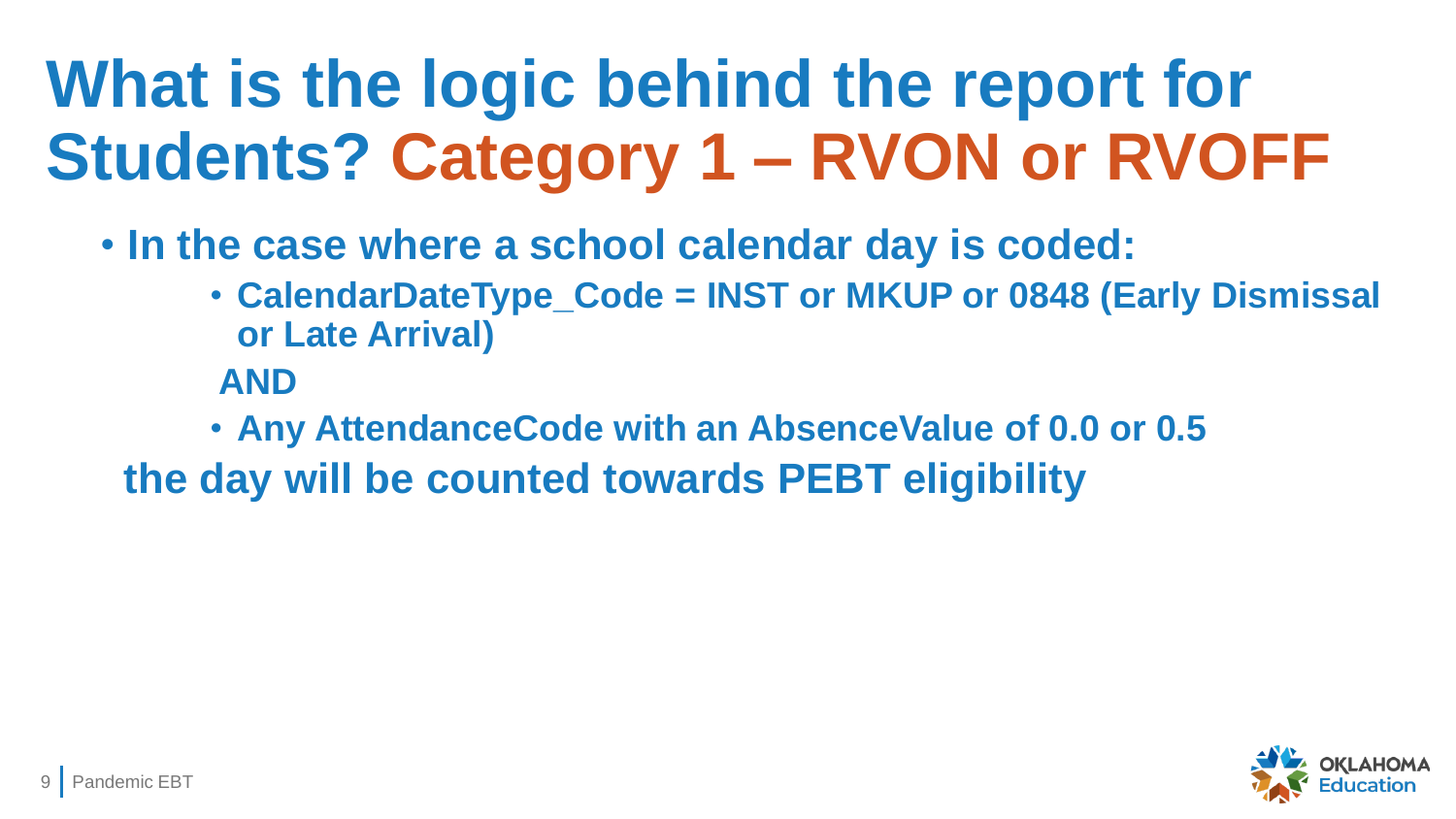## **What is the logic behind the report for Students? Category 2 – All Other BoA's**

- **In the case where a school calendar day is coded:**
	- **CalendarDateType\_Code = INST or MKUP or 0848 (Early Dismissal or Late Arrival)**

**AND**

- **AttendanceCode for day is DVAP or DVA with AbsenceValue of 0.0 or 0.5**
- **OR**
- **CalendarDateType\_Code = INST and CalendarDate\_OtherCode = 03 AND**
- **AttendanceCode for day is DVAP or there was not an AttendanceCode sent (default to "Present")**

**the day will be counted towards PEBT eligibility**

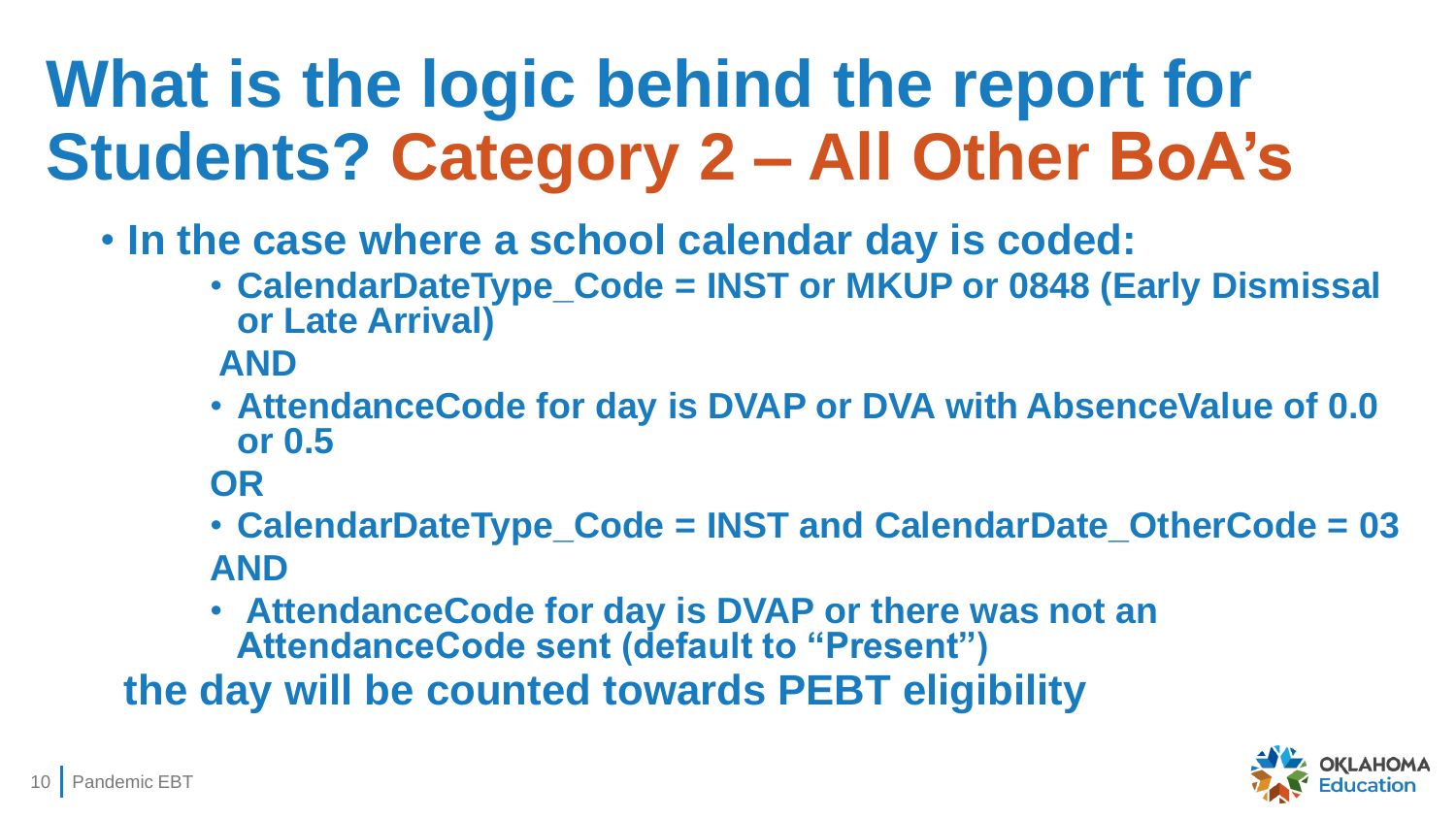

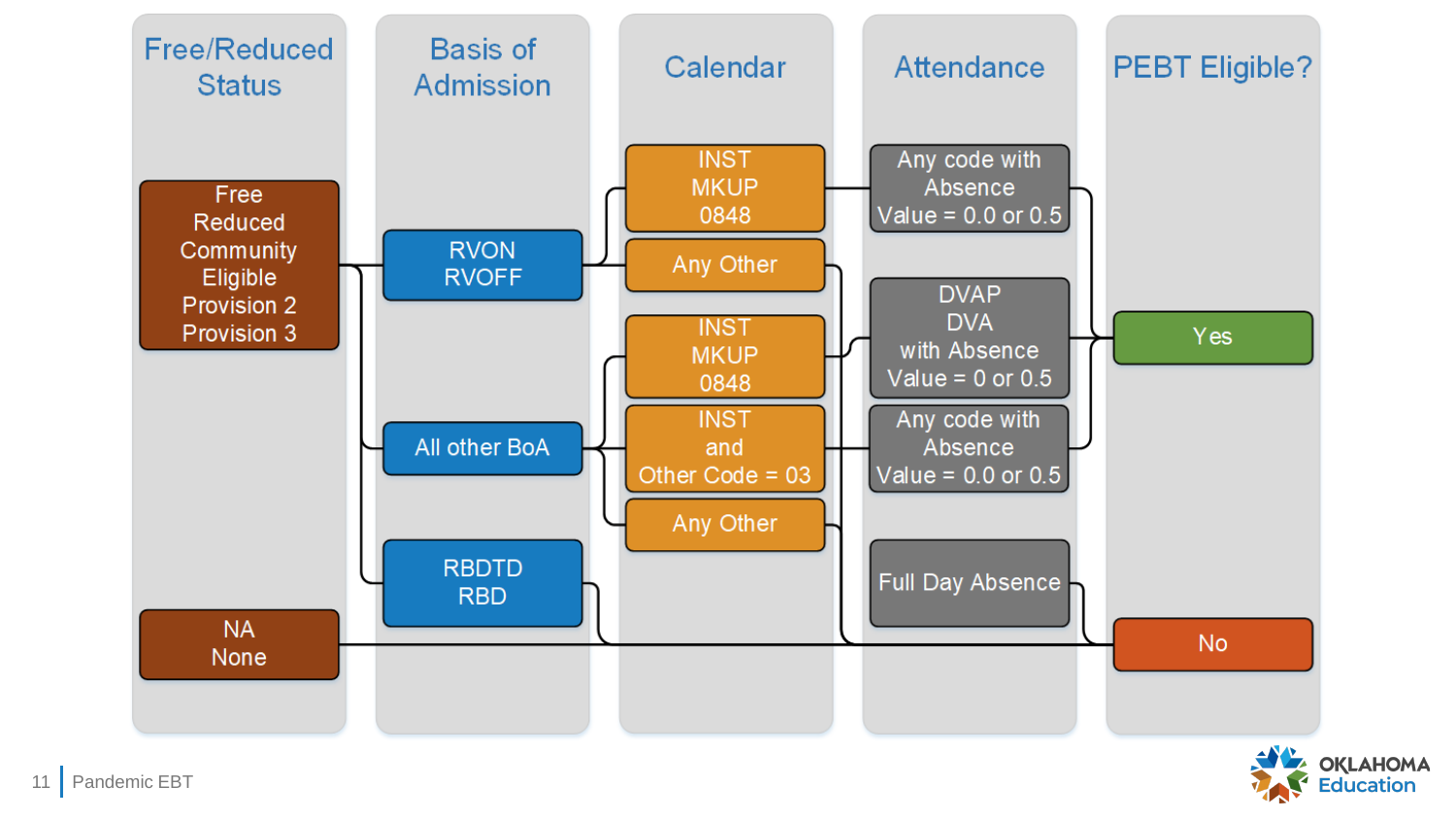## **Report Administration**

- **Districts and sites should verify the data is correct using the report for 1 month at a time.**
	- Please filter and validate all October data and then move to November data, and so on.
	- If you do not filter by Month first, the report will become very confusing and you will not be able to verify the data.

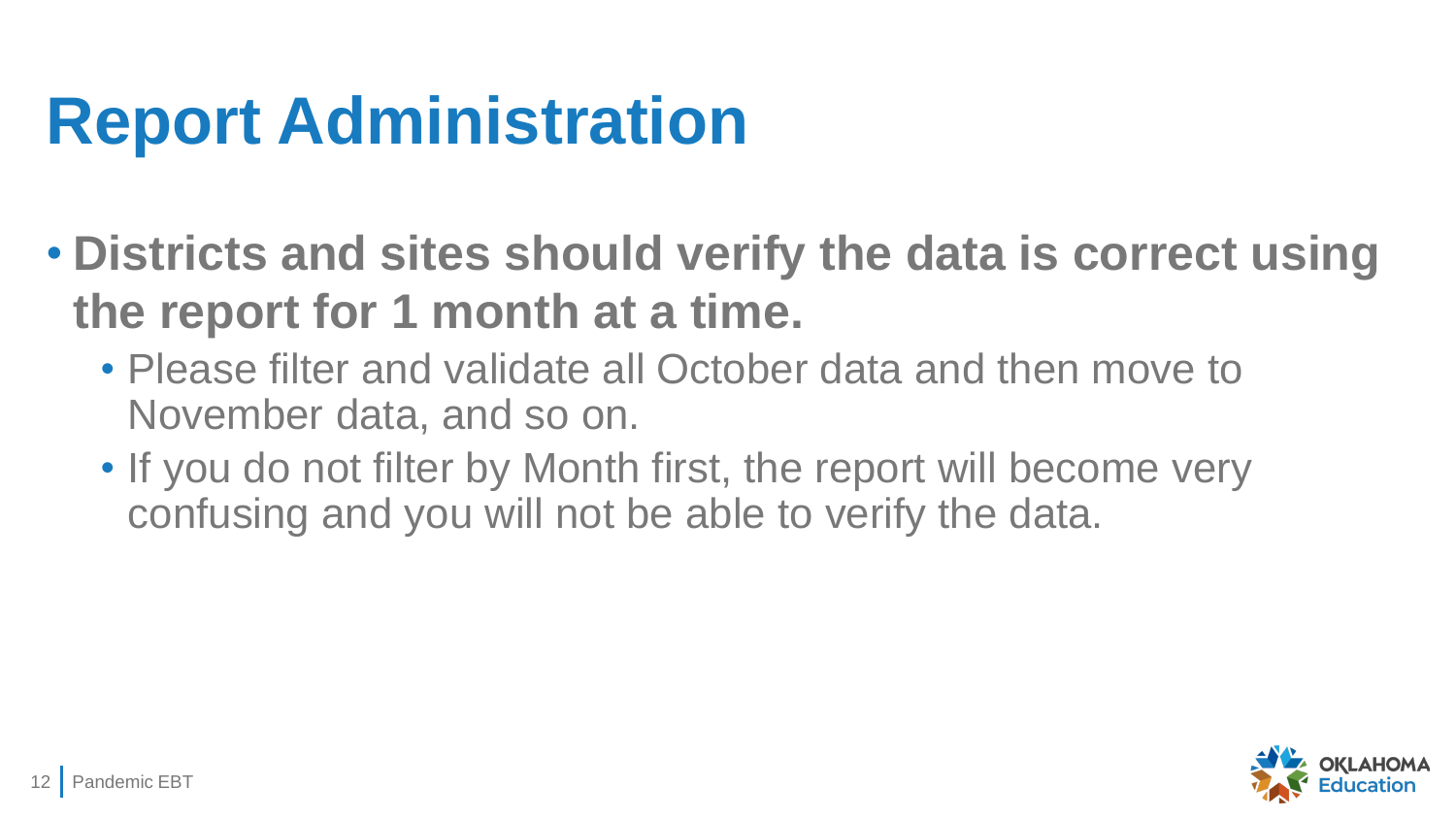### **Report Administration**

• **If the data is inaccurate, please look at free and reduced Status, enrollment, and attendance data in your SIS before contacting OSDE-DIS.**

• **OSDE will automatically send data to OK-DHS in monthly files. OSDE will do this chronologically.** 

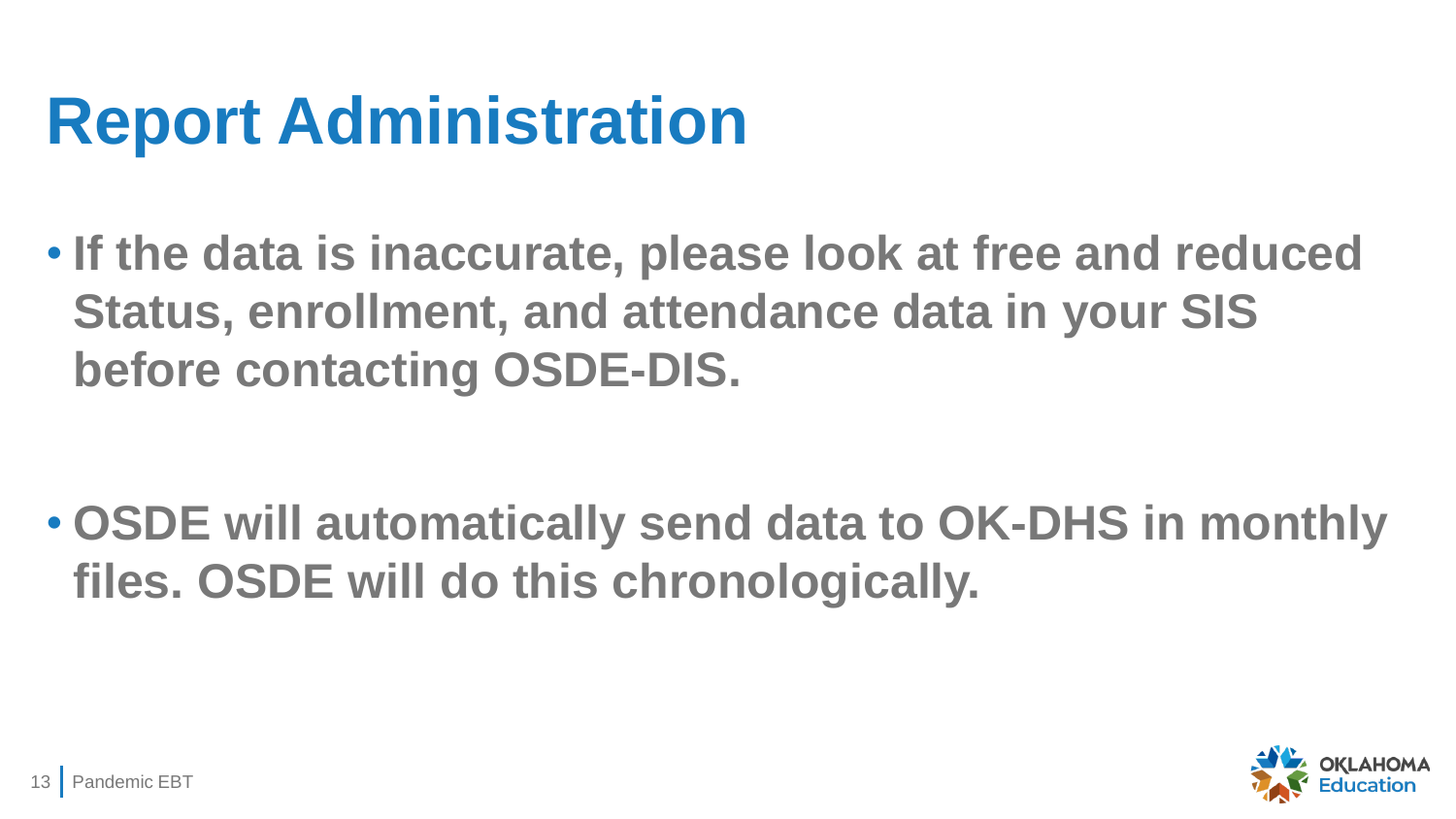#### **Report Demo**

# DEMONSTRATION